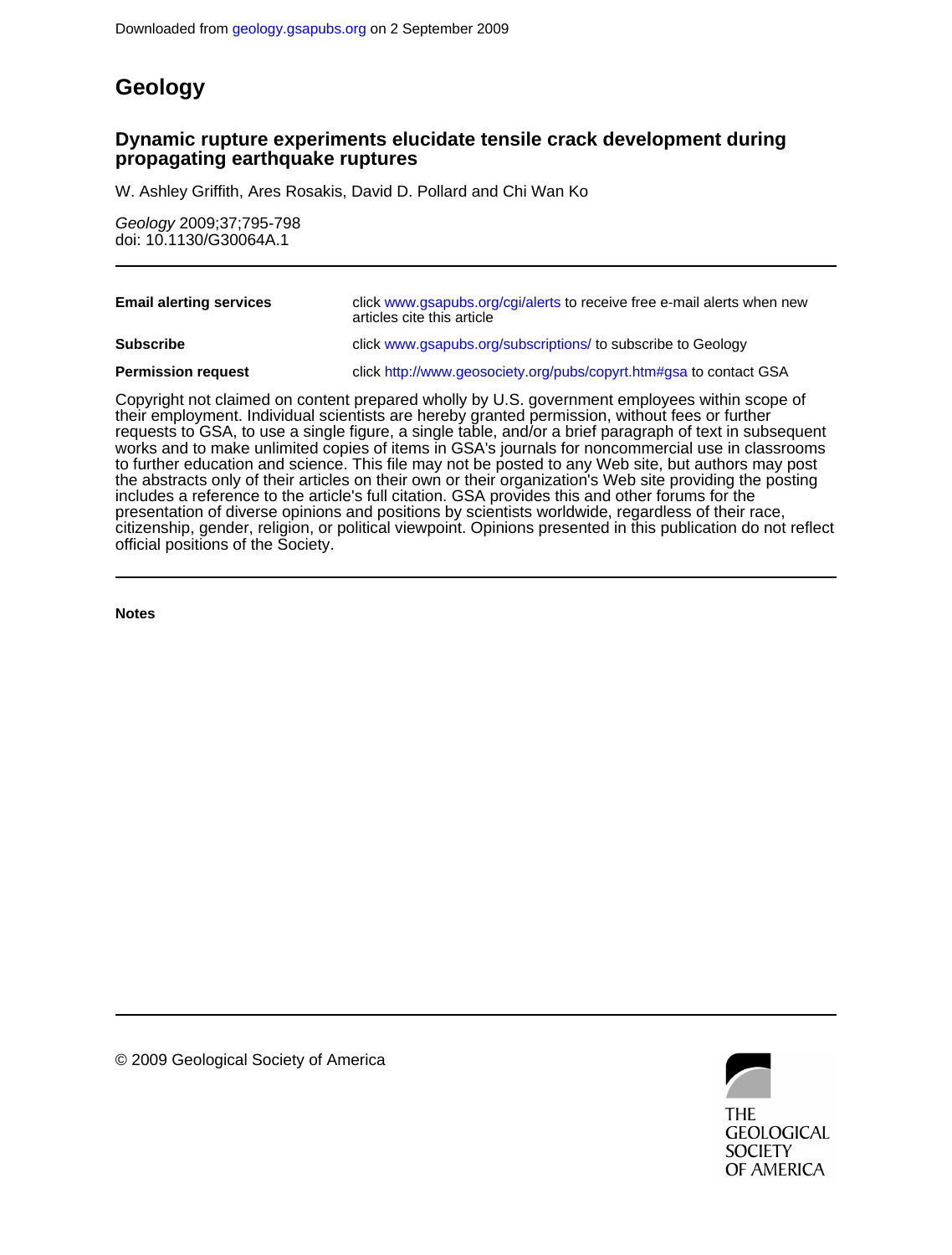# Dynamic rupture experiments elucidate tensile crack development during propagating earthquake ruptures

#### W. Ashley Griffith1\*, Ares Rosakis<sup>2</sup>, David D. Pollard<sup>1</sup>, and Chi Wan Ko<sup>2</sup>

1 Department of Geological and Environmental Sciences, Stanford University, Stanford, California 94305, USA 2 Graduate Aeronautical Laboratories, California Institute of Technology, Pasadena, California 91125, USA

#### **ABSTRACT**

**We used optical experiments and high-speed photography to interpret the origins of tensile fractures that form during dynamic shear rupture in laboratory experiments. Sub-Rayleigh**  (slower than the Rayleigh wave speed,  $c<sub>R</sub>$ ) shear ruptures in Homalite-100 produce damage **zones consisting of an array of tensile cracks. These cracks nucleate and grow within cohesive zones behind the tips of shear ruptures that propagate dynamically along interfaces with frictional and cohesive strength, simulating a "strong" fault. The tensile cracks are produced only along one side of the interface where transient, fault-parallel, tensile stress perturbations are associated with the growing shear rupture tip. Results of this study represent an important potential bridge between geological observations of structures preserved along exhumed faults and theoretical models of earthquake propagation, potentially leading to diagnostic criteria for interpreting velocity, directivity, and static prestress states associated with past earthquakes on exhumed faults.**

#### **INTRODUCTION**

Direct observation of ancient faults exhumed from hypocentral depths can provide high-precision data related to the local boundary conditions controlling earthquake rupture propagation (Chester et al., 1993; Wibberley and Shimamoto, 2003; Di Toro et al., 2005a, 2005b; Griffith et al., 2008). However, fieldbased studies of faults typically address fault development as a quasi-static problem occurring on time scales of 1 ka to 1 Ma and greater (Willemse and Pollard, 1998; Mutlu and Pollard, 2008). Direct evidence of processes operating on shorter time scales during faulting is generally erased from rocks due to overprinting events, chemical changes, and structural alterations. Differentiation between faults that hosted earthquakes and those that slipped aseismically is nearly impossible, save for the rare occurrence of pseudotachylyte, a rock that is formed by melting associated with frictional heating during earthquakes (Cowan, 1999). Other structural features in rocks that may be indicative of dynamic (earthquake) processes are indistinguishable from quasi-static (aseismic) features because similar structures may hypothetically be formed by nonunique combinations of different variables (i.e., stress, deformation rate, temperature, etc.).

In a series of laboratory studies that provided the first experimental evidence of supershear (greater than the shear wave velocity,  $c_s$ ) crack growth in an isotropic and homogeneous solid (Homalite-100), Rosakis et al. (2000) observed and analyzed an array of secondary

tensile microcracks that formed adjacent to the rupture interface. These microcracks formed dynamically only on one side of the rupture interface (Rosakis et al., 2000). Their occurrence was attributed to dynamic frictional contact and sliding behind the supershear rupture tip (Rosakis et al., 2000; Samudrala et al., 2002). The possible relation of these cracks to geological observations of periodic arrays of tensile, off-fault, fractures and to pseudotachylyte injection veins was hypothesized by Rosakis (2002).

Di Toro et al. (2005a) provided field evidence that tensile fractures containing pseudotachylyte (pseudotachylyte injection veins) might indeed form by a similar dynamic process. Pseudotachylyte injection veins along exhumed strike-slip faults in the Adamello Batholith in the Italian Alps are observed in quasi-periodic arrays dominantly on one side of and nearly orthogonal to the faults. Such high-angle veins also are common along other pseudotachylyte-bearing faults (e.g., Swanson, 1988), and they differ from wing cracks commonly observed near tips of shear discontinuities (faults, sheared joints, and slipped bedding surfaces) related to the quasi-static perturbed stress field introduced by the shearing (Willemse and Pollard, 1998; Mutlu and Pollard, 2008).

If pseudotachylyte injection veins are a dynamic phenomenon related to earthquake propagation, the geometry of tensile crack arrays should provide information about rupture dynamics from exhumed faults. To test this hypothesis, we designed an experiment capable of providing values of relevant variables during dynamic tensile microcrack nucleation accompanying high-speed shear rupture.

#### **LABORATORY EXPERIMENTS**

The experimental conditions under which tensile microcrack arrays were initially produced (Rosakis et al., 2000; Samudrala et al., 2002) utilized an impact-loading device to nucleate unilateral supershear ruptures. These experiments did not simulate earthquake rupture conditions expected along faults in that the interface was entirely free of compressive prestress. In addition, the nature of the impact loading introduced complex transients to the experiments, making correlations between crack angle, rupture velocity, and far-field static prestress conditions difficult. In a second set of experiments, sub-Rayleigh and supershear bilateral ruptures were produced in samples subjected to static uniaxial precompression (Xia et al., 2004, 2005; Lykotrafitis et al., 2006; Lu et al., 2007). In these experiments, dynamic ruptures propagated along a frictional (but cohesionless) interface and were induced by an exploding wire embedded within the Homalite; however, tensile microcracks, like those observed along natural faults (Swanson, 1988; Di Toro et al., 2005a) and those predicted by numerical experiments (Yamashita, 2000; Di Toro et al., 2005a), were not produced in these experiments because transient stress concentrations associated with the propagating shear rupture tip did not exceed the material tensile strength

Here, we report for the first time the generation of tensile microcracks that formed dynamically behind a sub-Rayleigh shear rupture propagating along a preexisting interface with cohesive and frictional strength, subjected to compressive and shear pre-tress (Fig. 1). Transient stress fields during the experiments were recorded using photoelasticity (Kavaturu et al., 1998) and high-speed digital photography (e.g., Rosakis, 2002), yielding patterns of isochromatic fringes (Fig. 2), which are contours of maximum in-plane shear stress. The asymmetric fringe pattern about the propagating rupture tip (Figs. 2A and 2B) is a result of a superposition of the static ambient stress, or pre-stress state (Poliakov et al., 2002; Samudrala et al., 2002), on the transient field around the propagating rupture. Written in indicial notation, the local stress state,  $\sigma_{ij}$ , in the vicinity of the propagating shear rupture tip can be written as:

$$
\sigma_{ij} = \sigma_{ij}^0 + \sigma_{ij}, \qquad (1)
$$

Geology, September 2009; v. 37; no. 9; p. 795–798; doi: 10.1130/G30064A.1; 4 figures; Data Repository item 2009195. © 2009 Geological Society of America. For permission to copy, contact Copyright Permissions, GSA, or editing@geosociety.org.

<sup>\*</sup>Current address: Istituto Nazionale di Geofi sica e Vulcanologia, Via di Vigna Murata 605, 00143 Rome, Italy; E-mail: griffith@ingv.it.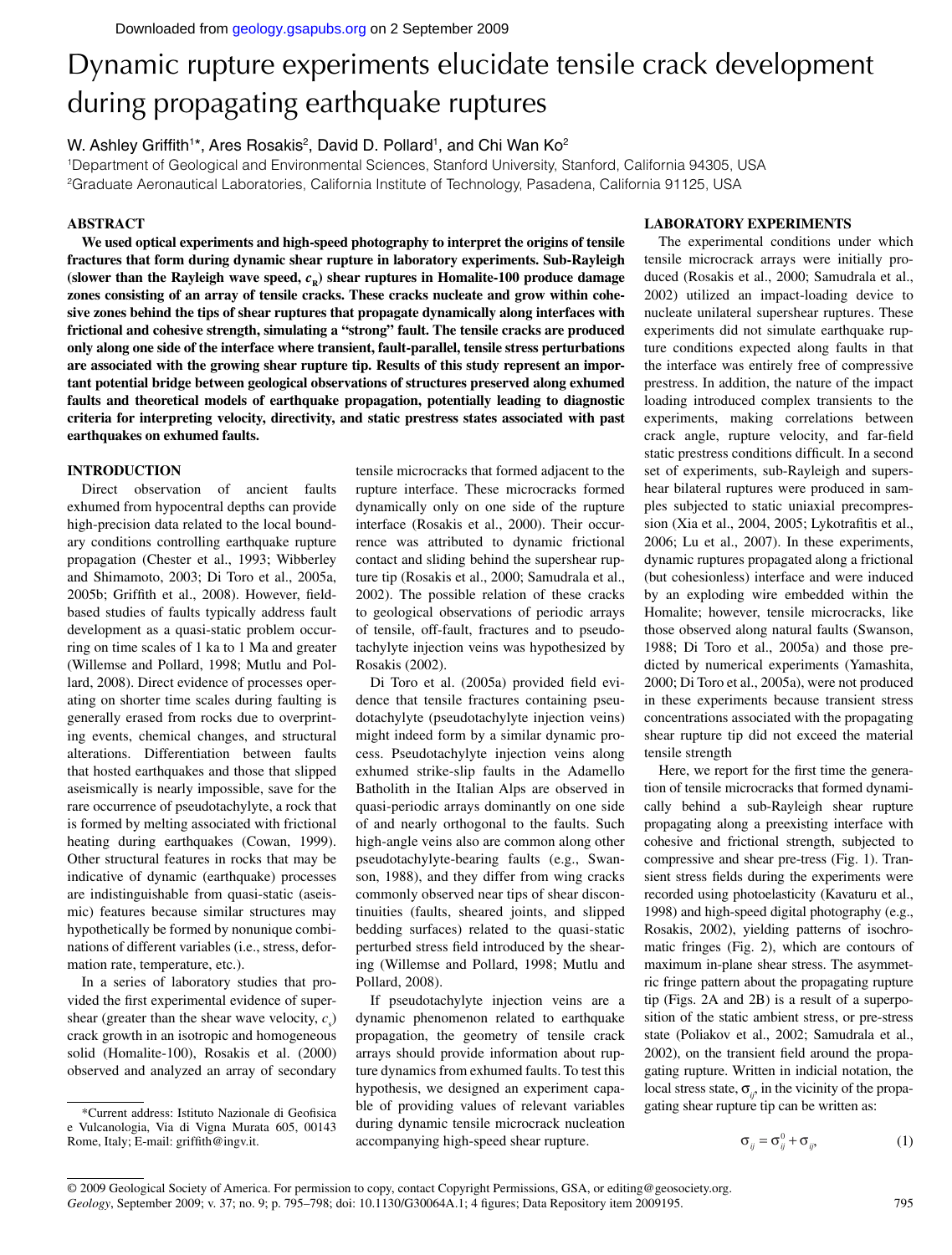

Figure 1. A: Photoelastic apparatus including laser light source, polarizing filters, and highspeed cameras. B: Hydraulic press and sample configuration showing relative orientation **of vertical load (***P***) and inclination of interface (**α**). Explosion induces a bilateral right-lateral**  shear rupture upon explosion. C: To constrain parameters *f*<sub>4</sub> (coefficient of static friction) **s and** τ**o, we conducted static strength tests on 14 Homalite samples with glued interfaces at angles ranging from 30° to 80° using an Instron electromechanical testing machine. Samples**  were subjected to uniaxial loads in same configuration as shown in B. Experimental failure **loads define a strength envelope with slope**  $f_s = 0.32 \pm 0.15$  **and Y-intercept**  $\tau_s = 11.3 \pm 1.5$ **MPa, where errors are plus or minus one standard deviation of residuals. See the GSA Data Repository (see footnote 1) for further detail.**

**Figure 2. Isochromatic fringe patterns around a shear rupture nucleating at an exploding wire and propagating along bonded interface. Note that fringes surrounding rupture tip expand as rupture grows, indicating an increasing stress concentration with distance. A: Photographs at 50, 80, and 105 µs after detonation. White box in last photo indicates location of image in B. B: Close-up of rupture tip showing caustics associated with tensile microcrack tips. C: Schematic of B, identifying shadow** 



**spots, tensile microcracks, and defi ning angles** θ **and** ϕ**. All images are from experiment 60I, with**  $P = 32$  **MPa and**  $α = 60^\circ$ **.** 

where  $\sigma_{ij}^0$  is the static ambient stress state due to the remote load *P*, and  $\Delta \sigma_{ij}$  is the stress perturbation due to the rupture (Poliakov et al., 2002).

Samudrala et al. (2002) and Poliakov et al. (2002) have shown that the off-fault stress concentration due to a propagating shear rupture is related to rupture velocity  $v_{II}$  and to peak shear traction  $\tau_{\text{p}}$  attained along the rupture surface (i.e., shear stress needed to overcome total interface strength). In previous laboratory studies, this total interface strength  $\tau_{p}$  was either due to cohesive strength,  $\tau_o$ , of the glued bond (Samudrala et al., 2002), or to frictional strength, τ<sub>ρ</sub> of the interface due to the remote compressive stress *P* (Xia et al., 2004, 2005; Lu et al., 2007). Because cracks have not been observed to form in this frictional configuration, we applied an adhesive bond to the interface, thereby strengthening the interface by the amount  $\tau_{0}$  (see the GSA Data Repository<sup>1</sup>). The total interface strength is then:

$$
\tau_p = \tau_f + \tau_o. \tag{2}
$$

Here,  $\tau_{0}$  is a constant material property of the bond,  $\tau_f = f\sigma_n$ , where *f* is the friction coefficient, and  $\sigma$  is normal traction resolved on the interface. Because transient stress state  $\Delta\sigma$ <sub>*ii*</sub> is proportional to total interface strength  $\tau_{p}$ , adding cohesive strength  $\tau_{0}$  should magnify off-fault stress, encouraging tensile failure of the Homalite. In the configuration shown in Figure 1B, the greatest tensile stress (and thus tensile cracking) is expected in the lower block for a rupture propagating downward to the right.

#### **PRODUCTS OF DYNAMIC SHEAR RUPTURE**

Ruptures in these experiments propagated with velocities in the range  $0.7c_s < v_{II} < 0.85c_s$ , where in Homalite  $c_s = 1255$  m/s (Fig. DR1 in the Data Repository). Photoelastic images reveal that tensile microcracks initiate within the region of stress concentration directly behind the dynamic shear rupture tip. Figure 2A shows fringe patterns at three times around a propagating rupture in an experiment with axial load  $P =$ 32 MPa and inclination angle  $\alpha = 60^{\circ}$ . A closer view of the shear rupture tip at 105 µs (Fig. 2B) reveals a trailing line of dark spots at an acute angle to the interface. These are shadow spots surrounded by caustics (Rosakis et al., 2000) associated with propagating tensile microcrack tips (Fig. 2C). The trailing edge of this triangular zone marks the point at which the microcracks stop growing: behind this zone static microcracks are left in the wake of the propa-

<sup>1</sup> GSA Data Repository item 2009195, summary of experimental methods and results, is available online at www.geosociety.org/pubs/ft2009.htm, or on request from editing@geosociety.org or Documents Secretary, GSA, P.O. Box 9140, Boulder, CO 80301, USA.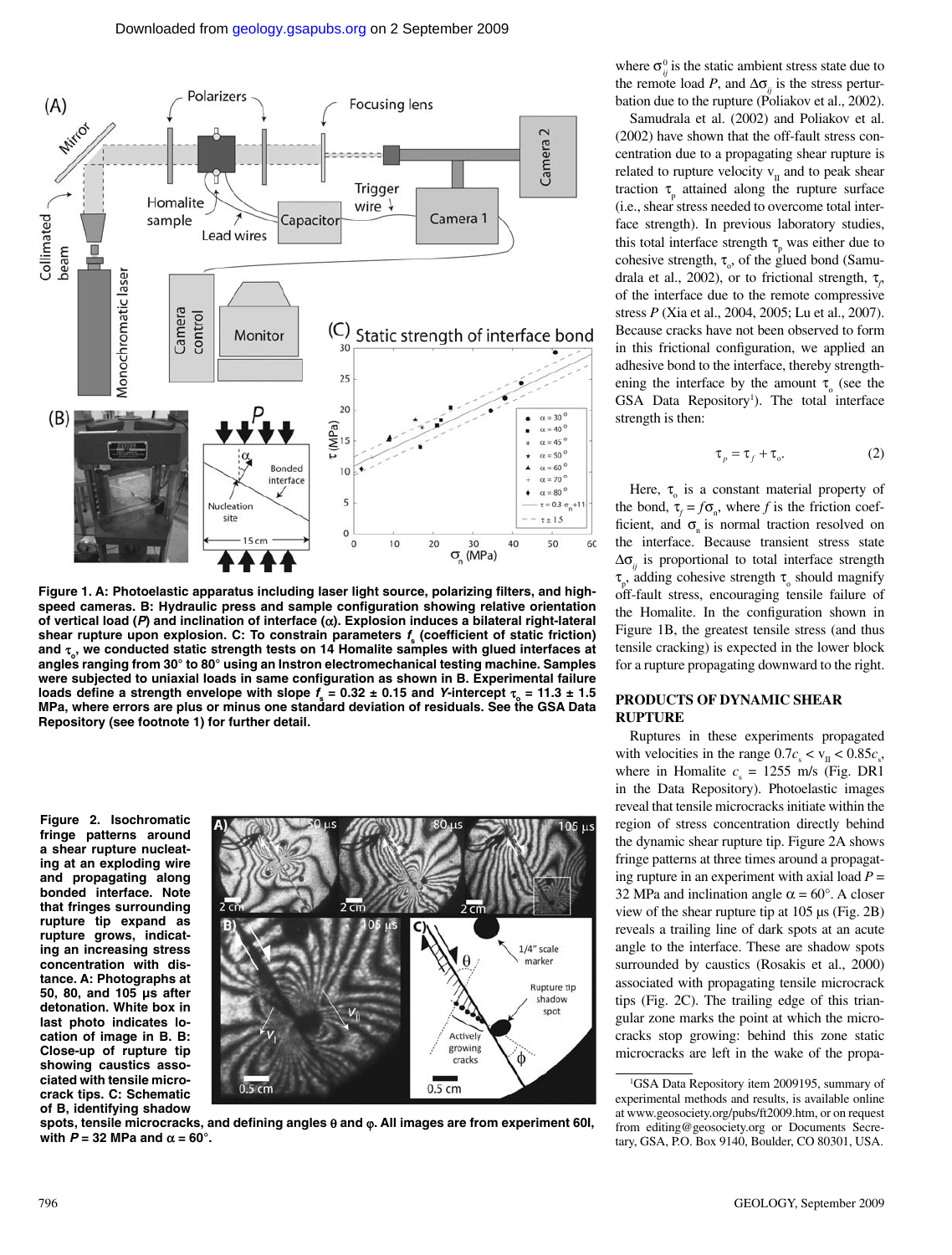gating rupture (Figs. 2B and 2C; Video DR1 in the Data Repository). This zone, between 5 and 10 mm in length (Figs. 2B and 2C), corresponds to the shear cohesive (process) zone of the propagating shear rupture. These observations confirm that the microcrack formation is a dynamic phenomenon triggered by the transient stress field of a propagating shear rupture and that the microcracks grow only in close proximity to the shear rupture tip.

Tensile microcracks (Fig. 3) were produced during shear rupture in all experiments at  $\alpha$  = 60° and 70°, but microcracks were not observed at  $\alpha$  = 80°. For greater values of  $\alpha$ , remote compressive stress *P* resolves lesser normal and shear tractions on, and greater compression parallel to, the interface, which would inhibit tensile cracking. Consistent with theoretical calculations (Samudrala et al., 2002), all cracks formed in the tensile quadrant, nucleated on the interface, and grew into the Homalite (Fig. 3). In all cases, microcracks formed at high angles to the rupture interface and some curved slightly as they propagated into the Homalite sample (Fig. 3B). Longer microcracks typically were interspersed with shorter microcracks, and crack size and spacing were greater at  $\alpha$  = 60° than  $\alpha$  = 70°. Maximum microcrack length changed systematically with distance from the nucleation site of the shear rupture, increasing from initial occurrence at ~3 cm to a maximum (as much as  $\sim$ 5 mm in length at  $\alpha$  = 60°) at ~9 cm, and then the length steadily decreased toward the edge of the sample (e.g., Fig. 3A). The increase in microcrack dimension with distance from the nucleation site was accompanied by an increase in stress concentration as evidenced by expansion of the lobes in the fringe pattern focused around the rupture tip (Fig. 2A). Microcracks typically were shorter for greater rupture interface inclination angles α, reaching a maximum length of  $~2.5$  cm at  $\alpha = 70^{\circ}$ . Longer microcracks extended across the entire thickness of the sample, while shorter microcracks did not (Fig. 3C). For  $\alpha = 60^{\circ}$ , the average width (measured across the out-ofplane dimension of the specimen) of microcracks was  $0.35 \pm 0.16$  cm, whereas the average width for  $\alpha = 70^{\circ}$  was  $0.25 \pm 0.19$  cm. Average microcrack spacing for  $\alpha = 60^{\circ}$  was 0.35  $\pm$  0.29 cm, whereas spacing for  $\alpha$  = 70° was  $0.23 \pm 0.13$  cm. The larger microcrack width at a smaller inclination angle is consistent with overall larger relative crack size as suggested by the length measurements. Average crack spacing appears to have a weak, inverse dependence on  $v_{\text{II}}$ , tending to be smaller at faster  $v_{\text{II}}$ .

Tensile microcracks grew in the velocity range  $0.25c_s < v_I < 0.33c_s$  (Fig. DR2). The microcracks were never observed to branch, which is consistent with propagation velocities on the order of  $v_1 \approx 0.3c_s$ , less than the critical



**Figure 3. Tensile microcracks in Homalite 100 specimen 70l,**  $P = 38$  **MPa and**  $α = 60^\circ$ **. A: View of 10-cm-long array of microcracks along rupture interface. White box shows location of image shown in B. B: Transmitted light microscopic image of microcracks. C: View of rupture interface surface. Larger microcracks frequently extend across sample thickness, while smaller microcracks only partially cut sample. Samples are ~0.95 cm in thickness. D: Photograph of pseudotachylyte injection veins along a fault in Adamello Batholith.**

branching velocity (e.g., Fineberg et al., 1991; Sagy et al., 2001, 2002).

The inclination angle θ (Fig. 3C; Fig. DR1) between tensile microcrack and interface for cracks longer than ~0.1 mm was measured on photomicrographs taken with an optical microscope focused at midthickness of the Homalite samples. Microcrack orientation, θ, varied within individual experiments by as much as ~15° (Fig. DR1). By comparing  $\theta$  and  $v_{\text{II}}$  variations from all experiments, it is clear that  $\theta$  correlates with  $v_{\text{II}}$ ; however,  $v_{\text{II}}$  is not the only parameter that influences microcrack inclination.

To compare experiments, we binned microcrack orientation data from velocity-distance plots (e.g., Fig. DR1) using bin centers at locations where rupture velocities were calculated. In Figure 4, we plot average crack angle θ over each bin against the corresponding rupture velocity for each experiment. These data are from six experiments representing two different loading configurations ( $\alpha = 70^{\circ}$ ,  $P = 38$  MPa; and  $\alpha = 60^{\circ}$ ,  $P = 32$  MPa). Two distinct trends show inclination angle increasing almost linearly with rupture velocity. The offset between the two trends is a measure of the influence of  $σ<sub>ij</sub><sup>0</sup>$  on microcrack orientation, i.e.,  $Δθ = 7°-8°$ for  $\Delta P = 6$  MPa and  $\Delta \alpha = 10^{\circ}$ .

#### **DISCUSSION AND CONCLUSIONS**

These experiments yielded a series of important insights into tensile cracking around a propagating subsonic shear rupture subjected to compressive and shear prestress. Most importantly, we established that the tensile microcracks are a dynamic phenomenon not confined to experiments performed under impact loading in the absence of static compressive stress. The opening micocracks formed systematically in the region of tensile stress concentration on one side of the propagating shear rupture, consistent with early experimental results (Rosakis et al., 2000), field interpretations (Di Toro et al., 2005a), and theoretical predictions (Samudrala et al., 2002; Di Toro et al., 2005a). This phenomenon was not observed in laboratory experiments using a similar configuration with identical materials but absent interfacial cohesion (e.g., Lu et al.,



**Figure 4. A: Summary plot of average** θ **versus shear rupture velocities for six experiments. Inclination of data trends represents dependence of microcrack orientation on transient**  stress Δσ<sub>*ii*</sub>, which is dependent on rupture velocity v<sub>ii</sub>. Offset between two trends is a func**tion of background, prestress state,** σ*ij* **. Error bars represent ±one standard deviation for each interval plotted. B: Example of rupture velocity and crack angle data from experiment 60J. Empty squares are microcrack inclination angle (**θ**) measurements, fi lled triangles are**  average **v<sub>II</sub>, and filled circles are average v<sub>I</sub>.**